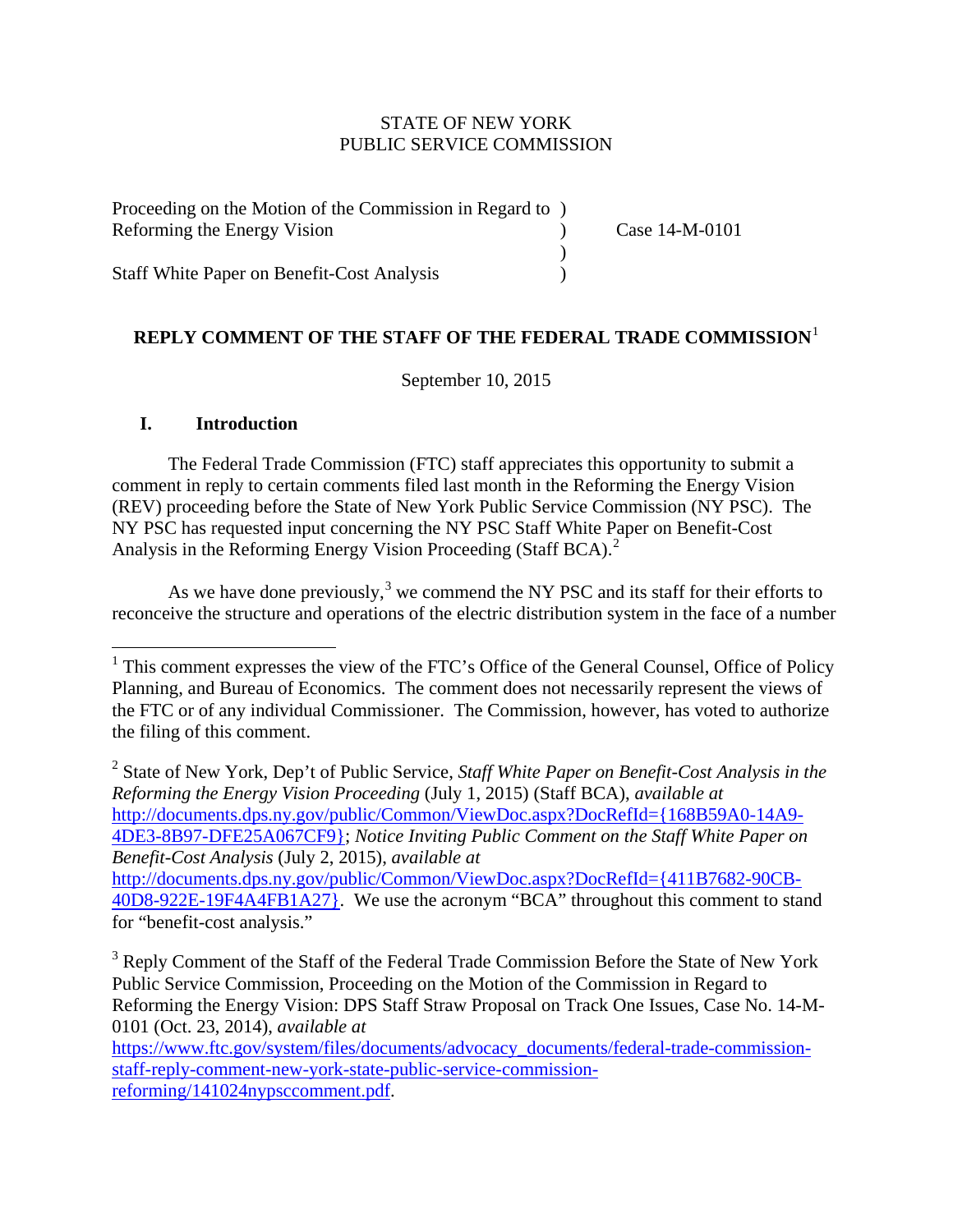of key developments. Those developments include: (1) important technical advances in distributed energy resources (DERs), together with tools to optimize the inclusion of DERs in the distribution level of the power system;  $\binom{4}{2}$  $\binom{4}{2}$  $\binom{4}{2}$  increasing concerns about the environmental impacts of fossil-fueled generation; and (3) growing evidence of consumer interest in customized electric service, including differing preferences for increased reliability and resiliency. Our comment draws on the FTC's experience both in enforcing competition laws and in advising federal and state regulatory agencies about the competitive effects of an array of regulatory programs focused on the electric power system.

The Staff BCA seeks to describe a framework that the NY PSC will apply in examining categories of distribution utility expenditures related to developing the Distributed System Platform, the procurement of DERs via selective processes, the development (via tariffs) of customers' and third parties' efficient investment in DERs, and energy efficiency programs. This is all in the context of "the evaluation of opportunities to avoid traditional utility distribution investments by calling upon the marketplace to supply DER alternatives." The NY PSC reserves the authority to modify the final version of the BCA framework based on the type, range, and duration of the potential benefits and costs.

Our comment responds to initial third-party comments on the Staff BCA. For example, the comments of both Exelon Companies<sup>[5](#page-1-1)</sup> and the Advanced Energy Economy Institute (with others)<sup>[6](#page-1-2)</sup> found value in the Staff BCA framework for assessing the benefits and costs of DERs as an alternative to conventional distribution utility investments.<sup>[7](#page-1-3)</sup> We likewise saw value in that framework. In addition, both comments also recommended additional types of benefits and costs for inclusion in the Staff BCA $<sup>8</sup>$  $<sup>8</sup>$  $<sup>8</sup>$  and cautioned about the potential sensitivity of BCA results to</sup> models and assumptions used in BCA regarding future economic and environmental conditions. We agree that BCA should assess additional types of benefits and costs and that the Staff BCA should include sensitivity analysis of BCA results. The remainder of this comment identifies our

<span id="page-1-1"></span><sup>5</sup> Exelon Companies, *Benefit-Cost Analysis Comments of the Exelon Companies* (Aug. 21, 2015) (Exelon Comment), *available at* [http://documents.dps.ny.gov/public/Common/ViewDoc.aspx?DocRefId={42634466-F7A9-](http://documents.dps.ny.gov/public/Common/ViewDoc.aspx?DocRefId=%7b42634466-F7A9-43FB-B699-EA43BF5B48A4%7d) [43FB-B699-EA43BF5B48A4}.](http://documents.dps.ny.gov/public/Common/ViewDoc.aspx?DocRefId=%7b42634466-F7A9-43FB-B699-EA43BF5B48A4%7d)

<span id="page-1-2"></span> $6$  Advanced Energy Economy Institute, Alliance for Clean Energy New York,  $\&$  New England Clean Energy Council, *Comments on Staff White Paper on Benefit-Cost Analysis in the Reforming the Energy Vision Proceeding* (Aug. 21, 2015) (AEEI Comment), *available at* [http://documents.dps.ny.gov/public/Common/ViewDoc.aspx?DocRefId={C02AD3D8-6153-](http://documents.dps.ny.gov/public/Common/ViewDoc.aspx?DocRefId=%7bC02AD3D8-6153-4FAD-A605-C57453337CB2%7d) [4FAD-A605-C57453337CB2}.](http://documents.dps.ny.gov/public/Common/ViewDoc.aspx?DocRefId=%7bC02AD3D8-6153-4FAD-A605-C57453337CB2%7d)

<span id="page-1-3"></span><sup>7</sup> Exelon Comment at 2; AEEI Comment at 2-3. *See also* the extensive appendix to the AEEI Comment, consisting of a report, *Benefit-Cost Analysis for Distributed Energy Resources: A Framework for Accounting for All Relevant Costs and Benefits* (Sept. 22, 2014).

<span id="page-1-4"></span><sup>8</sup> Exelon Comment at 4, 6-9; AEEI Comment at 9.

<span id="page-1-0"></span><sup>4</sup> *See*, *e.g*., Gerry Braun & Stan Hazelroth, *Energy Infrastructure Finance: Local Dollars for Local Energy*, 28 Electricity J. 6, 9, 19 (June 2015).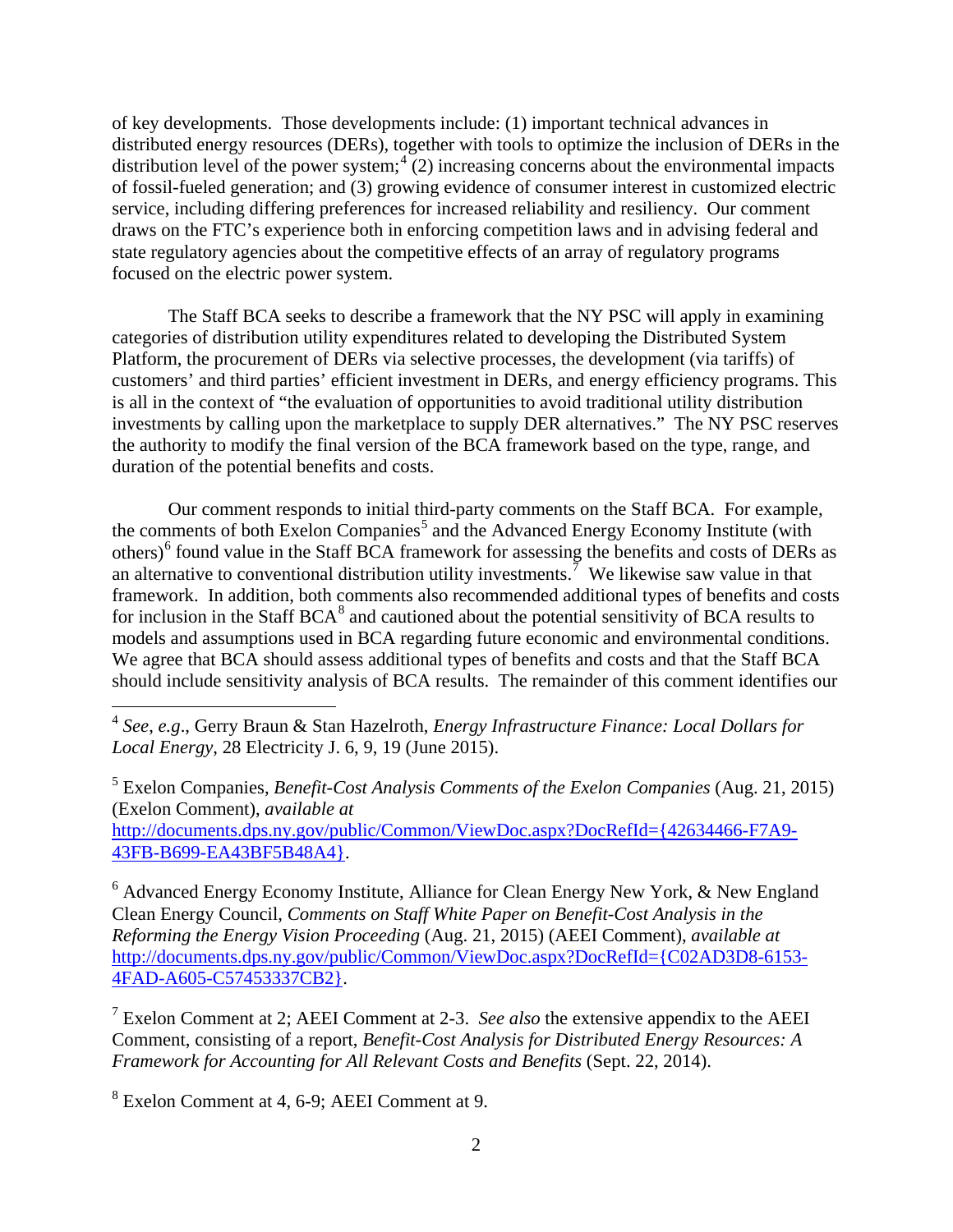recommendations for additional benefits and costs to be included in the Staff BCA and explains the importance to the NY PSC of insights regarding the sensitivity of BCA results.

We encourage the NY PSC and its staff to broaden the perspective of the Staff BCA to take more complete account of the REV proceeding's potential effects on competition, including those beyond just cost and price considerations. At a fundamental level, REV is an effort to open the marketplace to DERs at the distribution level of the electric power industry. This is an area that – aside from limited self-supply options – has historically operated as a regulated monopoly. Opening markets to competition can create opportunities for quality improvements, wider customer choice, and increased rates of innovation (in addition to lower costs and prices). All of these economic benefits – stemming from more effective competition – redound to the benefit of customers. Yet despite the breadth of this array of benefits that could flow from the increased competition presented by DERs, the Staff BCA appears to focus mainly on potential cost and price benefits.

As discussed in Section II of this comment, the FTC – with a long history of law enforcement and policy research regarding the effects of changes in the intensity of competition – employs economic analysis to assess competitive conditions and engages in antitrust enforcement to block mergers or anticompetitive practices that harm competition and consumers. The FTC's analysis of competitive effects entails the examination of price effects and efficiency effects, consistent with the focus of the Staff BCA. Appropriate analysis of competitive effects does not necessarily end, however, with assessment of price and efficiency effects. The competition analysis extends to non-price aspects as well, including effects on the quality of goods or services, innovation, and the number of choices available to customers. This latter group of concerns is particularly acute when excessively restrictive regulations impede suppliers from exercising their otherwise legal right to respond to customers' divergent preferences.

In our view, the NY PSC and the public would benefit from broadening the perspective of the Staff BCA. By focusing on a more complete range of potential economic performance benefits likely to flow from the growing competitive role of DERs, the NY PSC can illuminate additional opportunities to benefit customers. Section III of this comment discusses this issue in the context of the "Principles of the BCA Framework" set forth early in the Staff BCA. Section IV offers examples of additional categories of benefits, drawn from the broader spectrum of competitive effects that the FTC examines in its competition analysis and competition advocacy. Section V discusses how the importance of these additional categories of benefits may vary as revealed by sensitivity analyses.

### **II. Interest and Experience of the FTC**

The FTC is an independent agency of the United States Government responsible for maintaining competition and safeguarding the interests of consumers. The FTC fulfills these missions through law enforcement, policy research, and advocacy. For example, in the field of consumer protection, the FTC enforces Section 5 of the Federal Trade Commission Act, which prohibits unfair or deceptive acts or practices. In its competition mission, the FTC enforces antitrust laws regarding mergers and unfair methods of competition that harm consumers. In addition, the FTC often analyzes regulatory or legislative proposals that may affect competition, allocative efficiency, or consumer protection. It also engages in considerable consumer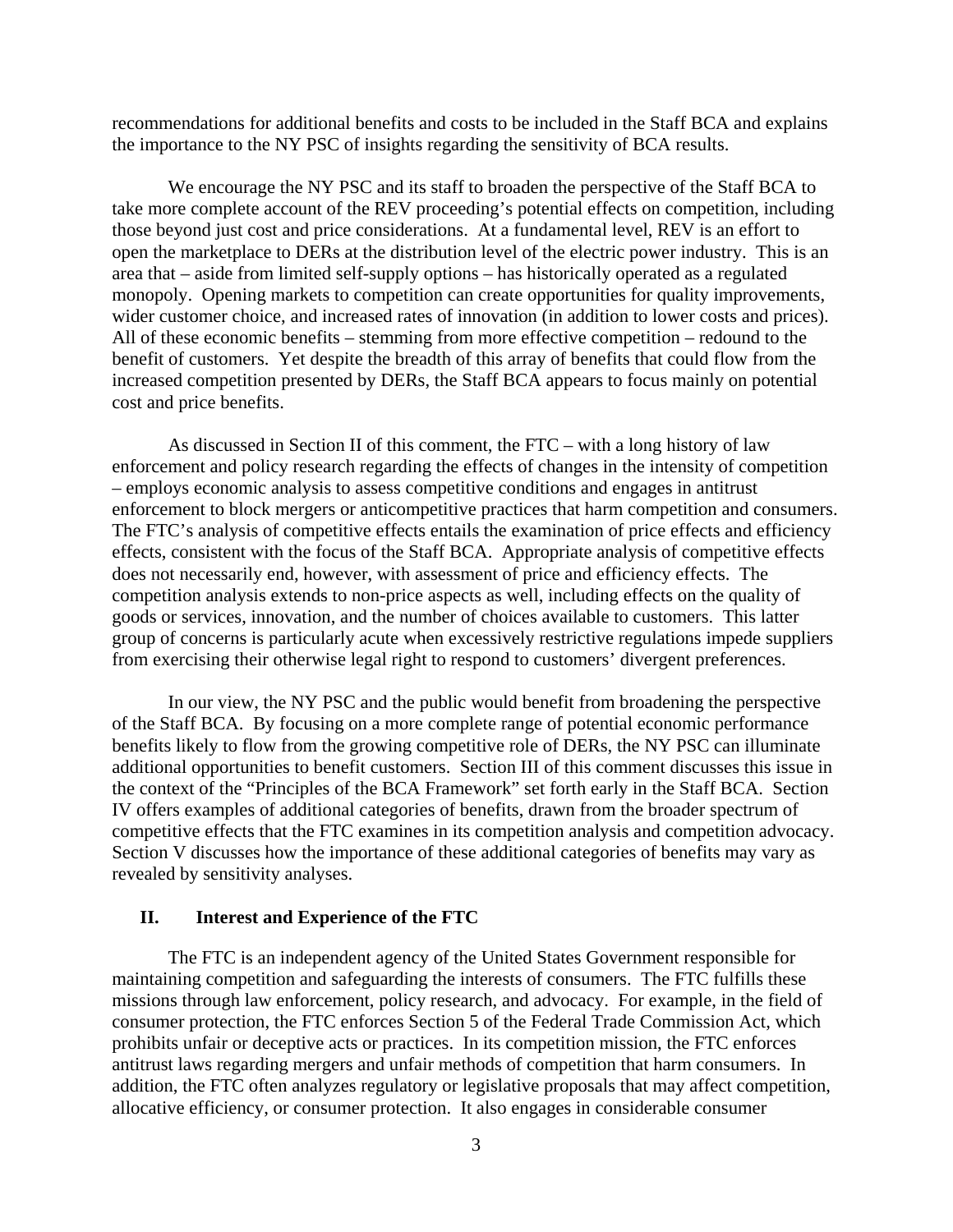education through its Division of Consumer and Business Education.<sup>[9](#page-3-0)</sup> In the course of all of this work, the FTC applies established legal and economic principles as well as recent, innovative developments in economic theory and empirical analysis.

The energy sector, including the electric power industry, has been an important focus of the FTC's merger review and other antitrust enforcement, competition advocacy, and consumer protection efforts.<sup>10</sup> In particular, the FTC and its staff have filed numerous comments advocating competition and consumer protection principles with state utility commissions, state legislatures, the Department of Energy (DOE), and the Federal Energy Regulatory Commission (FERC). [11](#page-3-2) The FTC's competition advocacy program also has issued two staff reports on electric power industry restructuring issues at the wholesale and retail levels.<sup>[12](#page-3-3)</sup> In addition, the

<span id="page-3-2"></span> $11$  A listing, in reverse chronological order, of FTC and FTC staff competition advocacy comments to federal and state electricity regulatory agencies is available at [http://www.ftc.gov/policy/advocacy/advocacy-](http://www.ftc.gov/policy/advocacy/advocacy-filings?combine=&field_matter_number_value=&field_advocacy_document_terms_tid=5290&field_date_value%5Bmin%5D%5Bdate%5D=&field_date_value%5Bmax%5D%5Bdate%5D=&=Apply)

<span id="page-3-0"></span><sup>9</sup> For an overview of the FTC's education efforts, *see* the FTC staff's comment to the Consumer Financial Protection Bureau concerning "Request for Information on Effective Financial Education," Docket No. CFPB-2012-0030 (Nov. 2, 2012), *available at*  [http://www.ftc.gov/os/2012/11/1211cfpb.pdf.](http://www.ftc.gov/os/2012/11/1211cfpb.pdf)

<span id="page-3-1"></span><sup>10</sup> *See*, *e.g.*, *In re DTE Energy Co*., Dkt. No. C-4008 (2001) (consent order), *available at* [http://www.ftc.gov/enforcement/cases-and-proceedings/cases/2001/05/dte-energy-company-and](http://www.ftc.gov/enforcement/cases-and-proceedings/cases/2001/05/dte-energy-company-and-mcn-energy-group-inc)[mcn-energy-group-inc;](http://www.ftc.gov/enforcement/cases-and-proceedings/cases/2001/05/dte-energy-company-and-mcn-energy-group-inc) *In re PacifiCorp*, File No. 971 0091 (1998) (consent agreement), *available at* [http://www.ftc.gov/sites/default/files/documents/cases/1998/02/9710091.agr\\_.htm;](http://www.ftc.gov/sites/default/files/documents/cases/1998/02/9710091.agr_.htm) FTC Conference on Energy Markets in the 21<sup>st</sup> Century: Competition Policy in Perspective (Apr. 10, 2007), *available at* [http://www.ftc.gov/news-events/events-calendar/2007/04/energy](http://www.ftc.gov/news-events/events-calendar/2007/04/energy-markets-21st-century-competition-policy-perspective)[markets-21st-century-competition-policy-perspective.](http://www.ftc.gov/news-events/events-calendar/2007/04/energy-markets-21st-century-competition-policy-perspective)

[filings?combine=&field\\_matter\\_number\\_value=&field\\_advocacy\\_document\\_terms\\_tid=5290&f](http://www.ftc.gov/policy/advocacy/advocacy-filings?combine=&field_matter_number_value=&field_advocacy_document_terms_tid=5290&field_date_value%5Bmin%5D%5Bdate%5D=&field_date_value%5Bmax%5D%5Bdate%5D=&=Apply) [ield\\_date\\_value%5Bmin%5D%5Bdate%5D=&field\\_date\\_value%5Bmax%5D%5Bdate%5D=&](http://www.ftc.gov/policy/advocacy/advocacy-filings?combine=&field_matter_number_value=&field_advocacy_document_terms_tid=5290&field_date_value%5Bmin%5D%5Bdate%5D=&field_date_value%5Bmax%5D%5Bdate%5D=&=Apply) [=Apply.](http://www.ftc.gov/policy/advocacy/advocacy-filings?combine=&field_matter_number_value=&field_advocacy_document_terms_tid=5290&field_date_value%5Bmin%5D%5Bdate%5D=&field_date_value%5Bmax%5D%5Bdate%5D=&=Apply) In addition, the FTC's Bureau of Consumer Protection has been monitoring the evolving uses of energy-related consumer data for privacy and data security issues. *See*, *e.g*., Letter from Jessica L. Rich, Dir., Bureau of Consumer Protection, FTC, to Eric Lightner, Director, Federal Smart Grid Task Force, Office of Electricity Delivery and Energy Reliability, U.S. Dep't of Energy, concerning a Voluntary Code of Conduct for Utilities and Third Parties Providing Consumer Energy Use Services (Oct. 29, 2014), *available at* [https://www.ftc.gov/system/files/documents/public\\_statements/599251/141029consumer\\_energy](https://www.ftc.gov/system/files/documents/public_statements/599251/141029consumer_energyvcccomment.pdf) [vcccomment.pdf.](https://www.ftc.gov/system/files/documents/public_statements/599251/141029consumer_energyvcccomment.pdf)

<span id="page-3-3"></span><sup>12</sup> FTC Staff Report, *Competition and Consumer Protection Perspectives on Electric Power Regulatory Reform: Focus on Retail Competition* (Sept. 2001), *available at* [http://www.ftc.gov/reports/competition-consumer-protection-perspectives-electric-power](http://www.ftc.gov/reports/competition-consumer-protection-perspectives-electric-power-regulatory-reform-focus-retail)[regulatory-reform-focus-retail;](http://www.ftc.gov/reports/competition-consumer-protection-perspectives-electric-power-regulatory-reform-focus-retail) FTC Staff Report, *Competition and Consumer Protection Perspective on Electric Power Regulatory Reform* (July 2000), *available at*  [http://www.ftc.gov/reports/competition-consumer-protection-perspectives-electric-power-](http://www.ftc.gov/reports/competition-consumer-protection-perspectives-electric-power-regulatory-reform)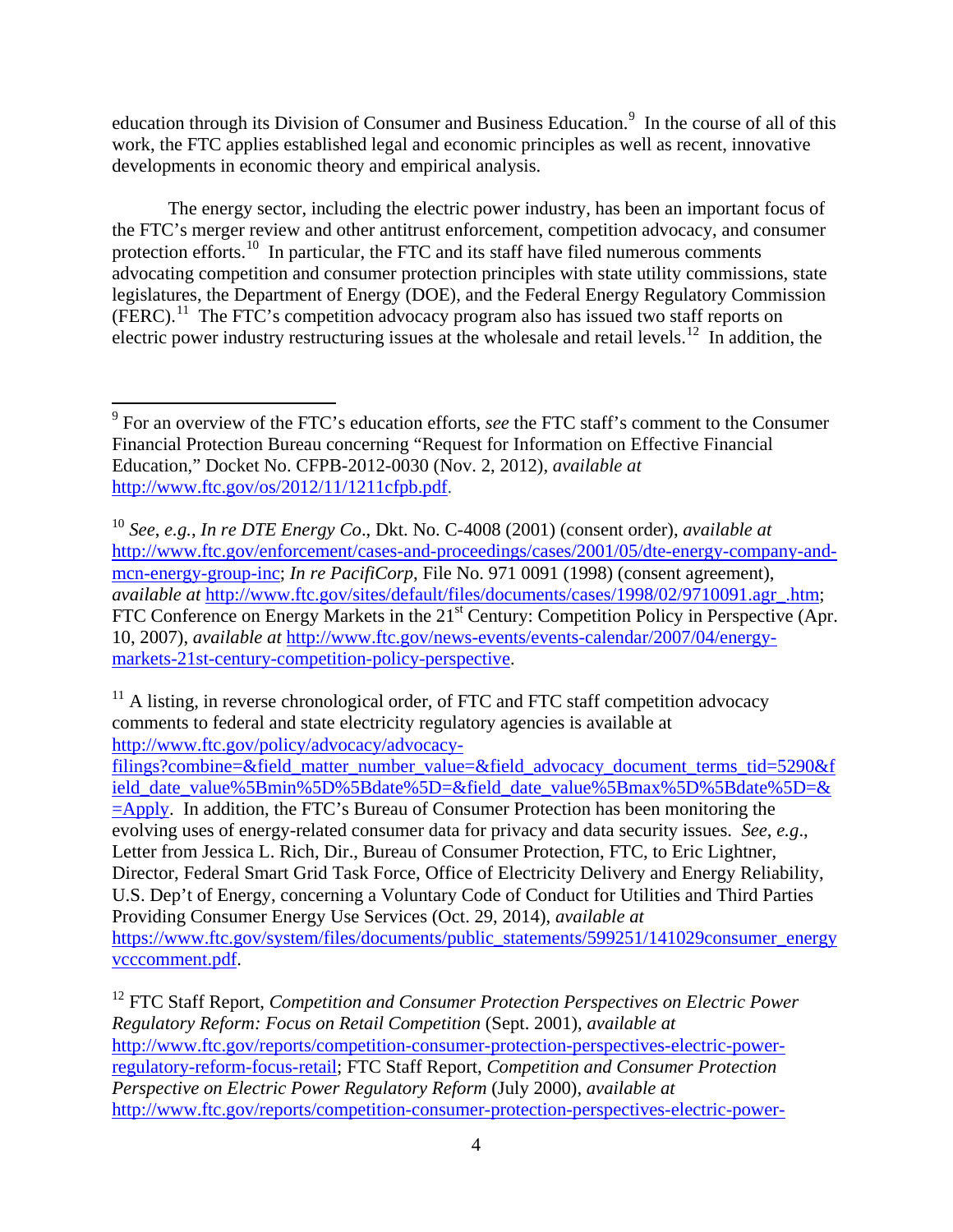FTC staff (along with staff from FERC, the Department of Justice, the Department of Agriculture, and DOE) contributed to the work of the Electric Energy Market Competition Task Force, which issued a *Report to Congress* in the spring of 2007.<sup>[13](#page-4-0)</sup>

# **III. Include Service Quality, Service Choices, and Innovation Rates in the Principles of the BCA Framework**

The Staff BCA (at 3-4) lays out the "Principles of the BCA Framework" and asks for recommended revisions, additions, or deletions. In our view, this statement of Principles would benefit from an explicit recognition that electricity services are no longer homogeneous. One of the attractions of the REV proceeding is the opportunity it presents to continue to allow for the customization of electricity services to better match customers' varying preferences. To be consistent with the REV's opening of the distribution system to customized electricity services, the Staff BCA Principles should acknowledge the benefits of more closely matching those services to customers' varied preferences. This matching between customers' preferences and services provided could involve any aspect of energy services that interests customers. Such an explicit statement in the Principles would make clear that the staff recognizes the value of customization in the context of the Staff BCA.<sup>14</sup> Equally important, it would demonstrate the staff's recognition, in the context of the Staff BCA, of the NY PSC's view that a one-size-fits-all model of retail electric services for all customers is not optimal.

A non-exhaustive list of kinds of retail electric service differentiation would include:

- dynamic retail prices that track wholesale prices, or that reduce price volatility by undertaking hedging against a variety of price risks;
- the inclusion of renewable resources or other products that reflect retail customers' preferences regarding impact on the environment;
- degrees of service resiliency in the face of severe weather or other service disruptions;
- bundling of DER equipment and DER equipment services with retail electric service;
- aggregation of demand responses from multiple customers;
- energy conservation incentives;

 $\overline{\phantom{a}}$ 

- bundling of energy management services with retail electric services;
- energy efficiency incentives and energy audit services;

[regulatory-reform](http://www.ftc.gov/reports/competition-consumer-protection-perspectives-electric-power-regulatory-reform) (containing edited compendium of excerpts from previous comments that the FTC and its staff provided to various state and federal agencies).

<span id="page-4-0"></span><sup>13</sup> That report is available at [http://www.ferc.gov/legal/fed-sta/ene-pol-act/epact-final-rpt.pdf.](http://www.ferc.gov/legal/fed-sta/ene-pol-act/epact-final-rpt.pdf)

<span id="page-4-1"></span> $14$  A more recently issued NY PSC staff white paper focuses on this keystone concept of the REV process. State of New York, Department of Public Service, *Staff White Paper on Ratemaking and Utility Business Models* (July 28, 2015), *available at* [http://documents.dps.ny.gov/public/Common/ViewDoc.aspx?DocRefId={48954621-2BE8-](http://documents.dps.ny.gov/public/Common/ViewDoc.aspx?DocRefId=%7b48954621-2BE8-40A8-903E-41D2AD268798%7d) [40A8-903E-41D2AD268798}.](http://documents.dps.ny.gov/public/Common/ViewDoc.aspx?DocRefId=%7b48954621-2BE8-40A8-903E-41D2AD268798%7d) *See esp*. Section III of the July 28 white paper ("Aligning Customer Value with Earnings Opportunities").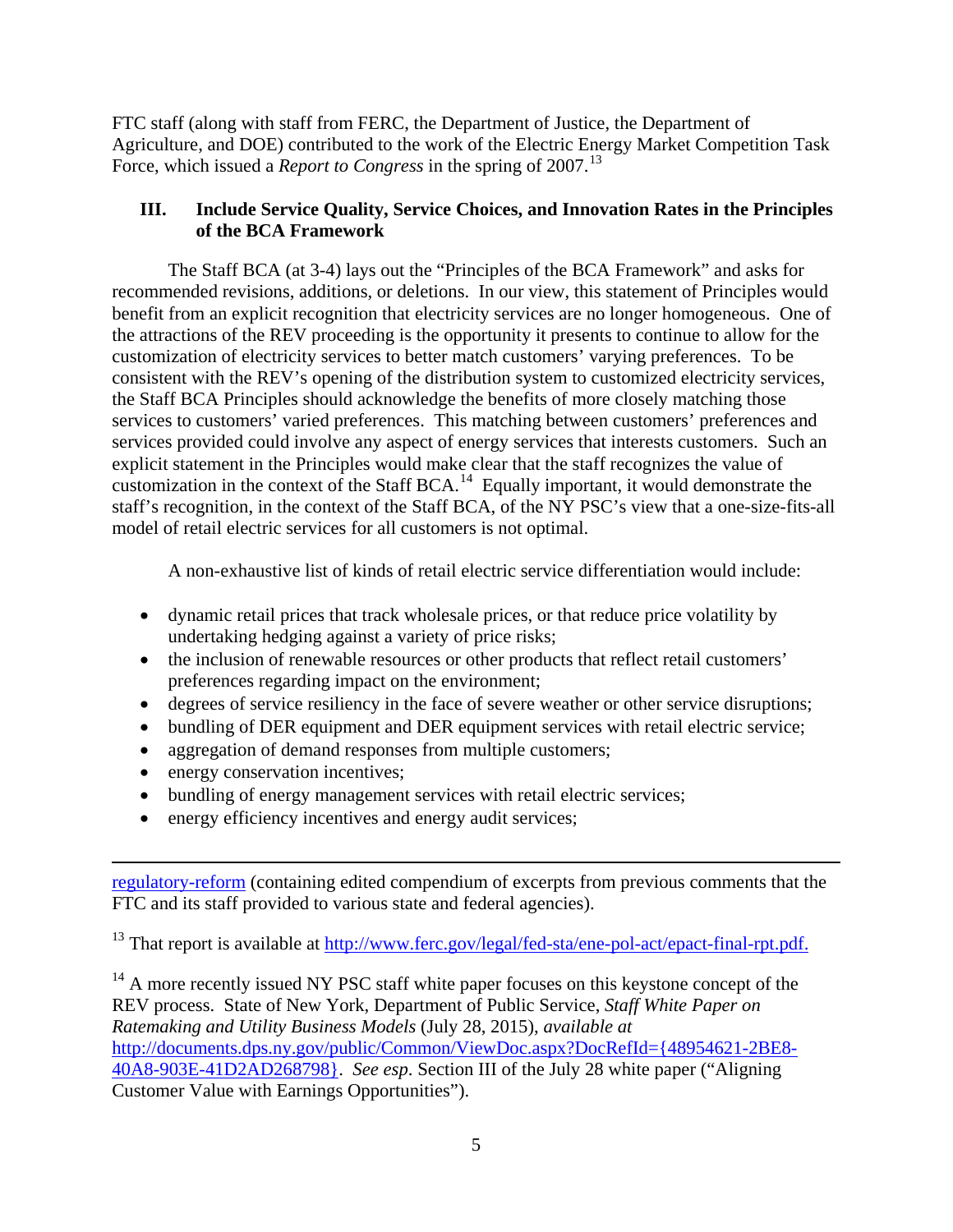- limited versus unlimited backup services for DER owners;
- peak load shaving incentives;
- choices among potential combinations of capacity charges, minimum use charges, and energy use charges;
- bundling of analysis of cross-sectional and longitudinal power consumption data and data display equipment with energy services; and
- degrees of power quality assurances provided by equipment on either side of a customer's meter.

In addition, when growth and profit opportunities arise in competitive markets from offering improved equipment or services, this incentivizes further innovation. We expect the opening of the electric distribution system to competition (pursuant to the REV plan) to yield major benefits from increased innovation in customized electricity services. We recommend that the Principles of the BCA Framework explicitly include the benefits of increased rates of innovation.

A modification of the second Principle could easily take account of both service differentiation and innovation. For example, the second Principle could be modified to read: "List all benefits and costs borne by all parties, including localized impacts on host communities; customization of services that better match customer preferences regarding prices, service quality, and variety of service; and rates of innovation."

## **IV. Add Competition, Efficiency, and Customer Choice to the List of Benefits**[15](#page-5-0)

Table 1 lists benefits and costs to include in the BCAs that distribution utilities conduct. The table expresses the benefits almost exclusively in terms of avoided costs, some of which occur at the bulk power level while others are at the distribution level. Some of the listed costs focus on reliability, while others concern externalities. A residual item covers "Net Non-Energy Benefits." The Staff BCA invites comments on whether to revise this proposed list of benefits and costs to be assessed by utilities when comparing traditional distribution utility investments to DER and energy efficiency alternatives.

As discussed in Section III of this comment, we recommend that the Staff BCA take a broader view of DERs' potential benefits. The benefits list in Table 1 focuses primarily on bulk system and distribution system benefits associated with traditional utility operations, which provided little service variety to satisfy differing customer preferences. Consistent with our recommendation in Section III, we recommend an additional category of benefits associated with

<span id="page-5-0"></span><sup>&</sup>lt;sup>15</sup> We also recommend an addition to the list of potential DER costs. Tariff changes to induce DER or to pay for DER investments may cause some customers to reduce their energy consumption. The value of this forgone electricity consumption may constitute a cost to the customer (or to society). Logically, this value would be classified as a part of "Net Non-Energy Costs" in Table 1 of the Staff BCA. If distributed generation substitutes for lower consumption from the grid, there may be little or no forgone consumption. Instead, the source of supply has simply changed from the grid to an onsite generation resource.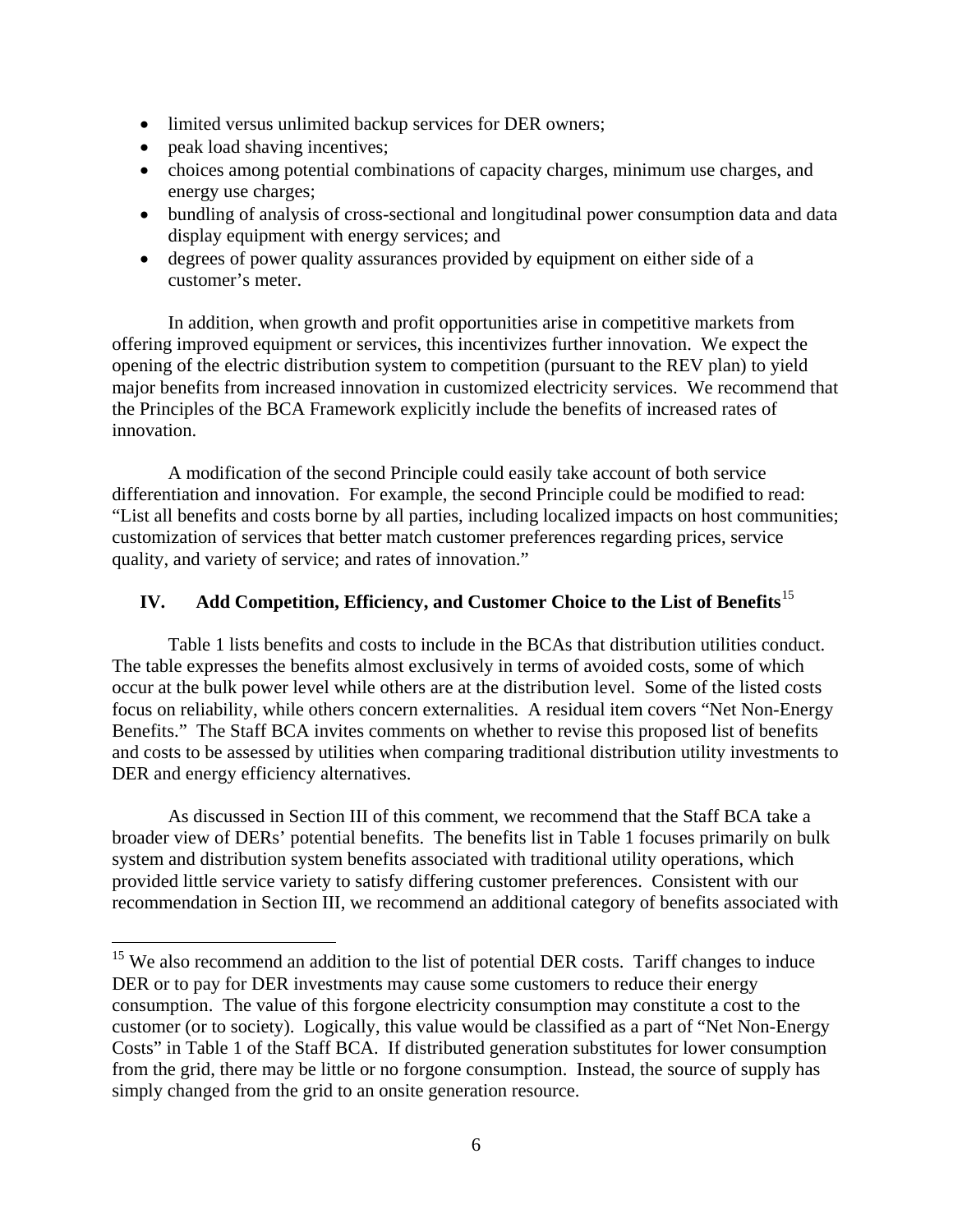the increased value of electric services that DERs provide to customers that incorporates the principles of competition, efficiency, and customer choice. Chief among these benefits could be the extra value that customers of retail electric services derive from the increased customization of those services.<sup>[16](#page-6-0)</sup>

We do not have a basis to recommend specific ways to measure these DER benefits. Rather, we want to emphasize that the NY PSC is likely to create the conditions in which these benefits can flourish if it fosters a competitive environment conducive to increased DER participation.<sup>[17](#page-6-1)</sup>

In addition, although Table 1 includes "Wholesale Market Price Impacts" as a benefit, we recommend that NY PSC staff determine whether the beneficial effects of increased competition receive adequate attention in the power system modeling discussed at pages 14-15 in the Staff BCA. The competitive benefits of the REV are not limited to the immediate impacts of DERs or energy efficiency projects that substitute for distribution system expenditures. The benefits may also include the long-term impacts of increased competition at the distribution level of the power system.<sup>18</sup> It is not clear to what degree the modeling and forecasting sources cited in this section of the Staff BCA incorporate these effects. The Staff BCA envisions calculating benefits and costs over the full life of investments (the seventh listed Principle, at page 4); accordingly, any analysis of the dynamic benefits of increasing competition at the distribution level should cover the same time span. If the modeling referenced on pages 14-15 does not incorporate the benefits of these newly released dynamic market forces, we recommend that the staff add consideration of this source of benefits to the Staff BCA.

<span id="page-6-1"></span> $17$  At a later stage of this proceeding, if the NY PSC wished to gain insights into the size of the associated benefits, it could, for example, examine the rates at which these services have been adopted in New York or other jurisdictions and the extent of customer satisfaction with the services. In some instances, it might be possible to estimate customer bill savings, environmental benefits, or the value of reliability assurances that customers derive from these customized services.

<span id="page-6-2"></span> $^{18}$  Increasingly active customers can reinforce the dynamic benefits of opening DERs' access to the grid. This interaction between active sellers and buyers, termed "market animation," is described in the Synapse Energy Economics appendix to the AEEI Comment, *supra* notes 6-7: "At the retail level, adoption of DERs increases the number of market actors involved in supplying energy products and services, facilitating both competition and innovation. This effect is referred to as 'market animation' and was described in the Staff's Track One Straw Proposal. At the individual customer level, DERs empower customers to take control of their utility bills and usage, enabling customers to make consumption decisions that more accurately reflect the actual value that they place on the product or service." *Id*. at 26 (footnote omitted). Some of these benefits also may be captured by the concept of "organic conservation." *See* Ryan Hledik, Ahmad Faruqui, & Wade Davis, *The Emergence of Organic Conservation*, 28 Electricity J. 48, 48-51 (June 2015).

<span id="page-6-0"></span><sup>&</sup>lt;sup>16</sup> This category of benefits could also be treated as a subgroup under "Net Non-Energy Benefits." This is a designation for benefits that do not align with savings (avoided costs) in traditional utility cost categories.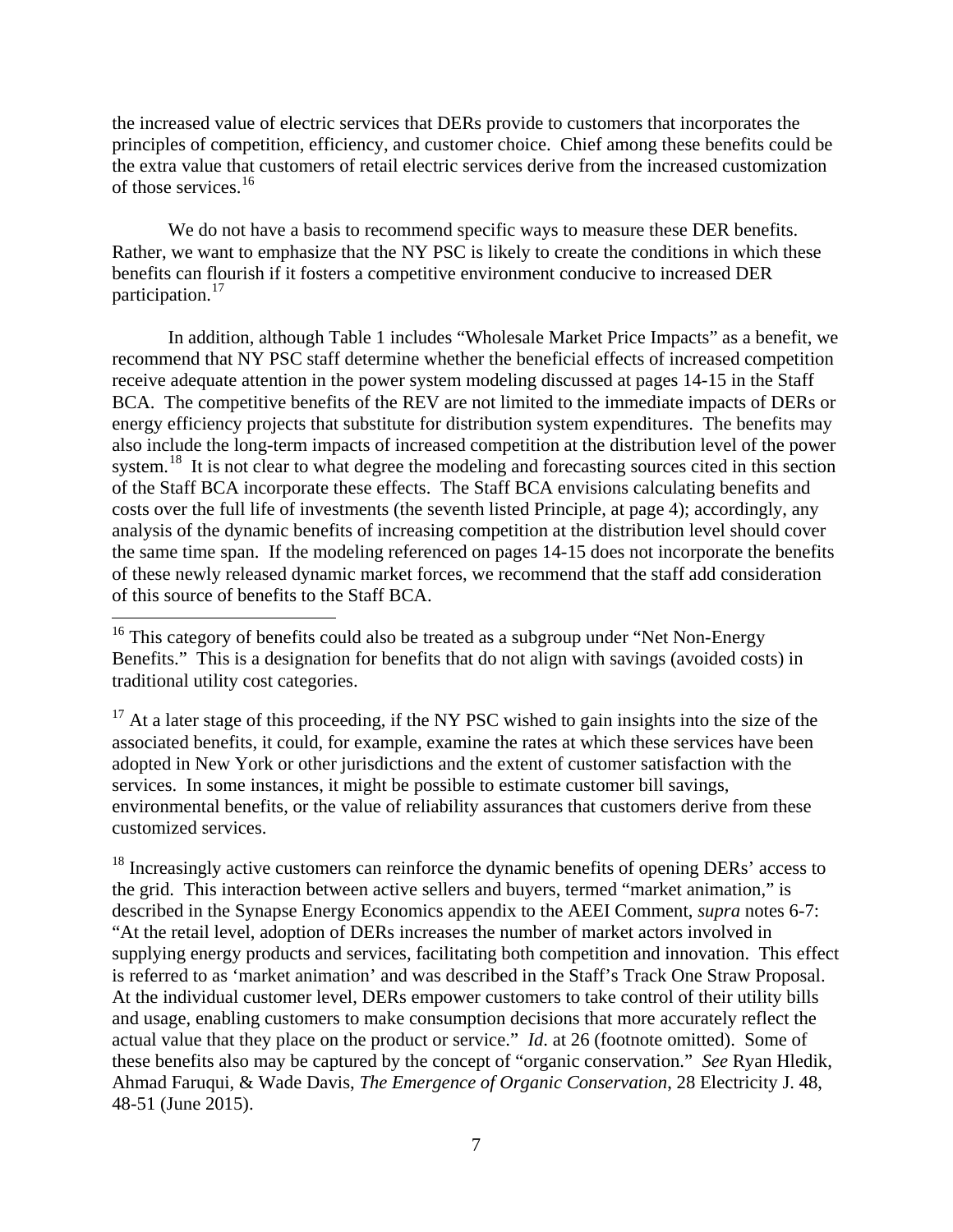Increased competition in formerly regulated monopoly markets also may induce efficiency improvements and more rapid innovation.<sup>[19](#page-7-0)</sup> Accordingly, we also recommend the addition of "Efficiency Improvements" and "Increased Innovation" to the list of benefits in Table 1.

### **V. Sensitivity of BCA Results**

The Staff BCA uses various models or assumptions to account for uncertainties regarding future technological, economic, and environmental conditions. Future benefits and costs can depend on the numerous future conditions that can influence demand and supply. Thus, faced with a multi-year time frame, BCA must take future conditions into consideration.

The transparency of BCA depends in part on the recognition that BCA results could change depending on current estimates of future conditions. In part, this means highlighting for decision-makers the sensitivity of BCA results to potential variances in future conditions. Such recognition should help decision-makers make informed decisions about how to handle risk.<sup>[20](#page-7-1)</sup>

In the context of the REV proceeding, alternative future conditions of interest could include shifts in relative fuel prices, climate change impacts, and the pace of technological changes affecting both the supply and demand sides of the market (including, of course, competitive conditions). If the BCA results, based on the most likely future conditions, prove sensitive to alternative future conditions – or to rates of change in future conditions – then additional benefits may be associated with the customization of services and the increased rates of innovation that stem from increased competition. Specifically, the customization of services and increased rates of innovation increase the markets' ability to respond to changing demand more quickly and at lower cost.

This source of benefits is similar to the benefits of resiliency investments, but it deals with the general flexibility of future markets rather than flexibility in restoring service after disruptive events. If a wider array of services is already available because of customization, changes in customer preferences (due to changes in conditions) can be satisfied more quickly and at lower cost because the newly popular services are more likely to be available already. Expanding the supply of an existing type of service (with a known technology) is likely to be quicker and less costly than starting from scratch to develop entirely new services and associated technologies. If future conditions diverge from anticipated conditions, sensitivity analysis can

<span id="page-7-0"></span><sup>&</sup>lt;sup>19</sup> For a discussion of parallels between efficiency and innovation impacts of increased competition in the telecommunications and electricity sectors, *see* William P. Zarakas, *Growth Prospects and Shifting Electric Utility Business Models: Retail, Wholesale and Telecom Markets*, 28 Electricity J. 59, 63-65 (June 2015).

<span id="page-7-1"></span> $20$  Generally, if BCA results are robust to potential variations in future conditions, decisionmakers can proceed with less concern about interim reevaluations, hedging, and contingency planning. Conversely, if BCA results are highly sensitive to future conditions, decision-makers may want to emphasize interim reevaluations, hedging, and contingency planning.